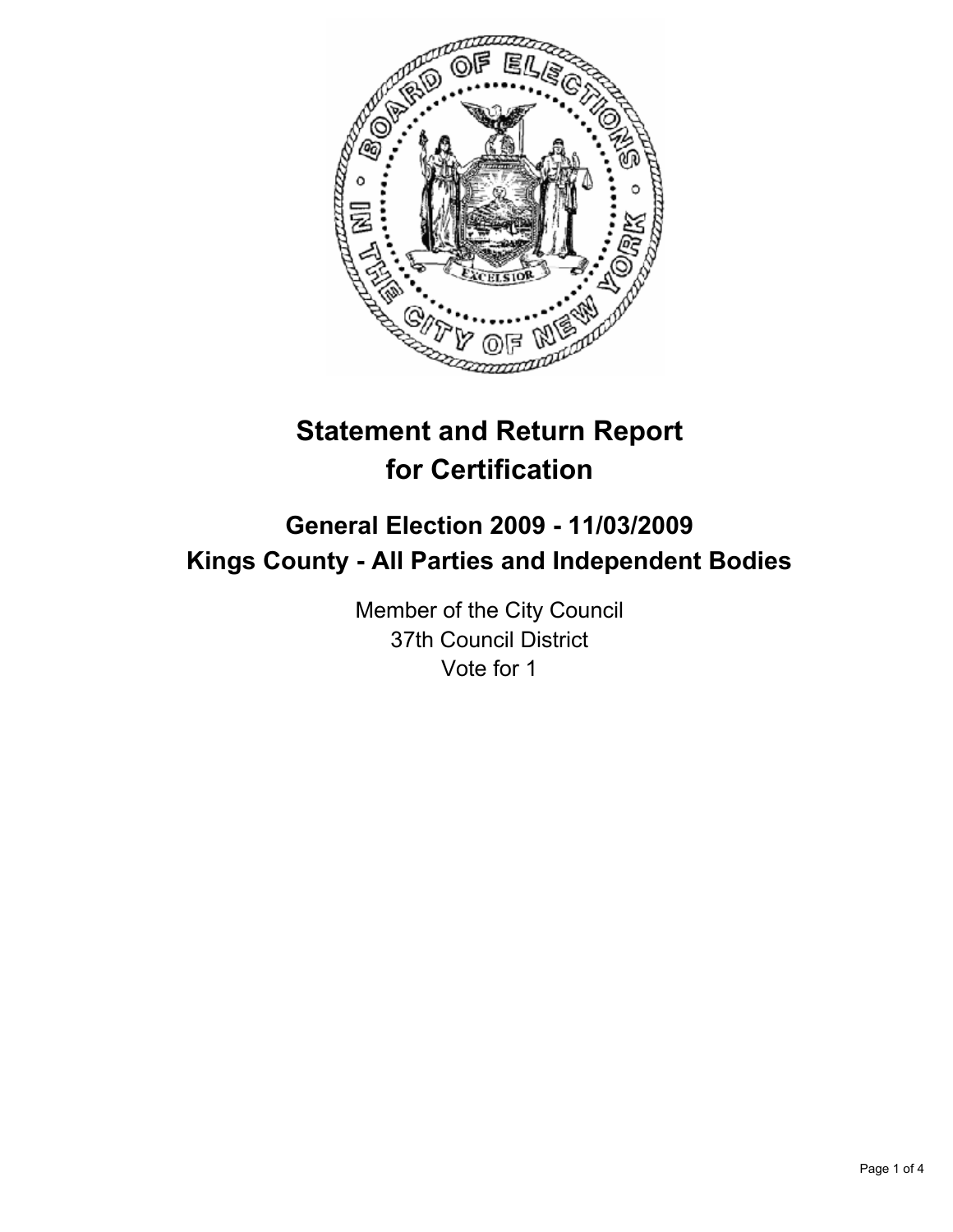

# **Assembly District 40**

| <b>PUBLIC COUNTER</b>                 | 787 |
|---------------------------------------|-----|
| <b>EMERGENCY</b>                      | 0   |
| ABSENTEE/MILITARY                     | 4   |
| <b>AFFIDAVIT</b>                      | 12  |
| <b>Total Ballots</b>                  | 803 |
| ERIK MARTIN DILAN (DEMOCRATIC)        | 525 |
| M E FREEMAN-SAULSBERRE (REPUBLICAN)   | 32  |
| MELVIN BROWN (INDEPENDENCE)           | 14  |
| M E FREEMAN-SAULSBERRE (CONSERVATIVE) | 3   |
| <b>Total Votes</b>                    | 574 |
| Unrecorded                            | 229 |

## **Assembly District 53**

| <b>PUBLIC COUNTER</b>                 | 1,970 |
|---------------------------------------|-------|
| <b>EMERGENCY</b>                      | 2     |
| ABSENTEE/MILITARY                     | 26    |
| AFFIDAVIT                             | 33    |
| <b>Total Ballots</b>                  | 2,031 |
| ERIK MARTIN DILAN (DEMOCRATIC)        | 1,233 |
| M E FREEMAN-SAULSBERRE (REPUBLICAN)   | 165   |
| MELVIN BROWN (INDEPENDENCE)           | 46    |
| M E FREEMAN-SAULSBERRE (CONSERVATIVE) | 23    |
| <b>Total Votes</b>                    | 1,467 |
| Unrecorded                            | 564   |

#### **Assembly District 54**

| <b>PUBLIC COUNTER</b>                 | 6,810 |
|---------------------------------------|-------|
| <b>EMERGENCY</b>                      | 19    |
| ABSENTEE/MILITARY                     | 41    |
| <b>AFFIDAVIT</b>                      | 106   |
| <b>Total Ballots</b>                  | 6,976 |
| ERIK MARTIN DILAN (DEMOCRATIC)        | 4,479 |
| M E FREEMAN-SAULSBERRE (REPUBLICAN)   | 465   |
| MELVIN BROWN (INDEPENDENCE)           | 198   |
| M E FREEMAN-SAULSBERRE (CONSERVATIVE) | 77    |
| CHARLES MANSON (WRITE-IN)             |       |
| <b>Total Votes</b>                    | 5,220 |
| Unrecorded                            | 1.756 |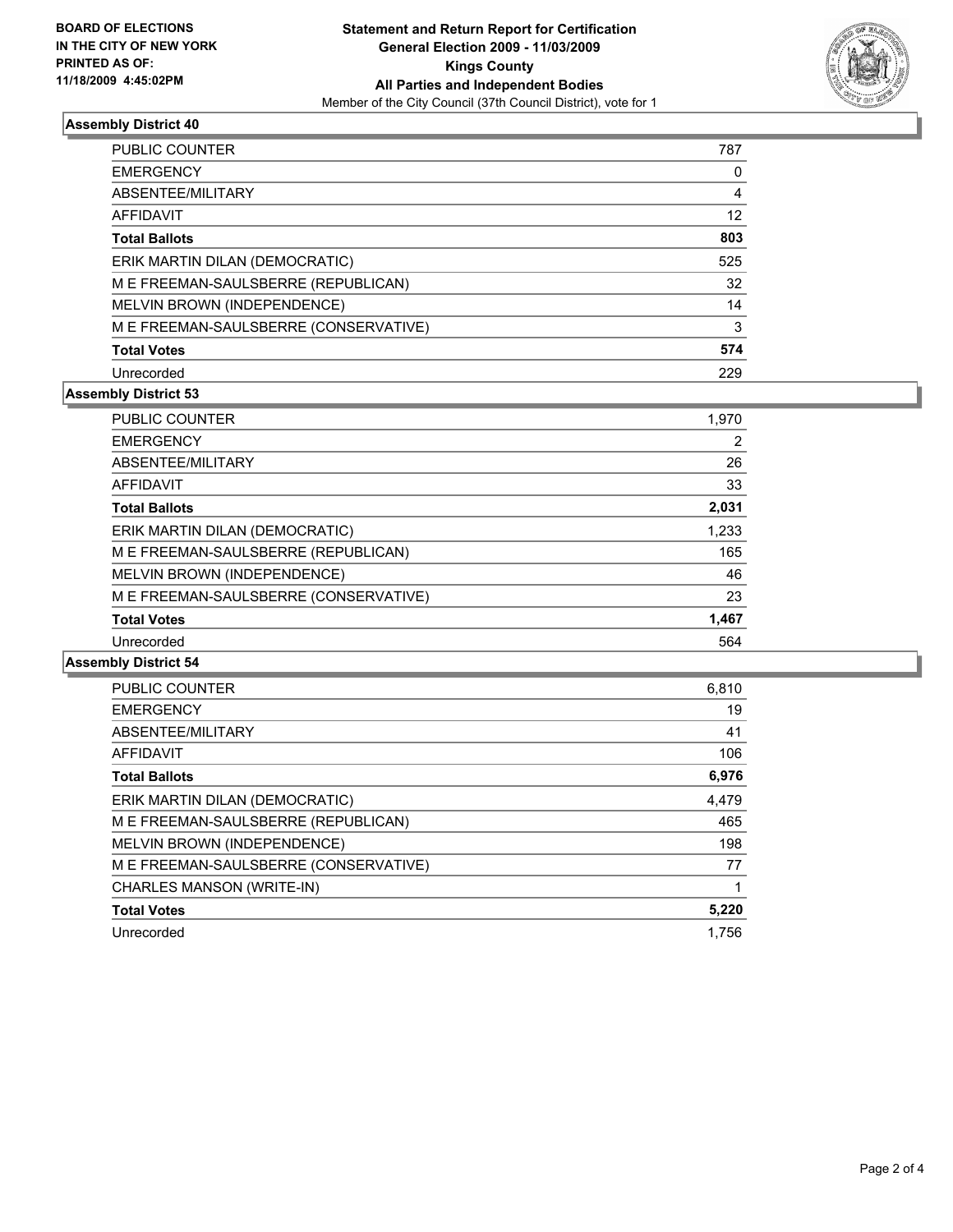

## **Assembly District 55**

| 2,374 |
|-------|
| 0     |
| 44    |
| 39    |
| 2,457 |
| 1,661 |
| 110   |
| 63    |
| 23    |
| 1,857 |
| 600   |
|       |

## **Assembly District 56**

| PUBLIC COUNTER                        | 50 |
|---------------------------------------|----|
| <b>EMERGENCY</b>                      | 0  |
| ABSENTEE/MILITARY                     | 0  |
| <b>AFFIDAVIT</b>                      |    |
| <b>Total Ballots</b>                  | 51 |
| ERIK MARTIN DILAN (DEMOCRATIC)        | 31 |
| M E FREEMAN-SAULSBERRE (REPUBLICAN)   | 6  |
| MELVIN BROWN (INDEPENDENCE)           | 2  |
| M E FREEMAN-SAULSBERRE (CONSERVATIVE) |    |
| <b>Total Votes</b>                    | 40 |
| Unrecorded                            | 11 |